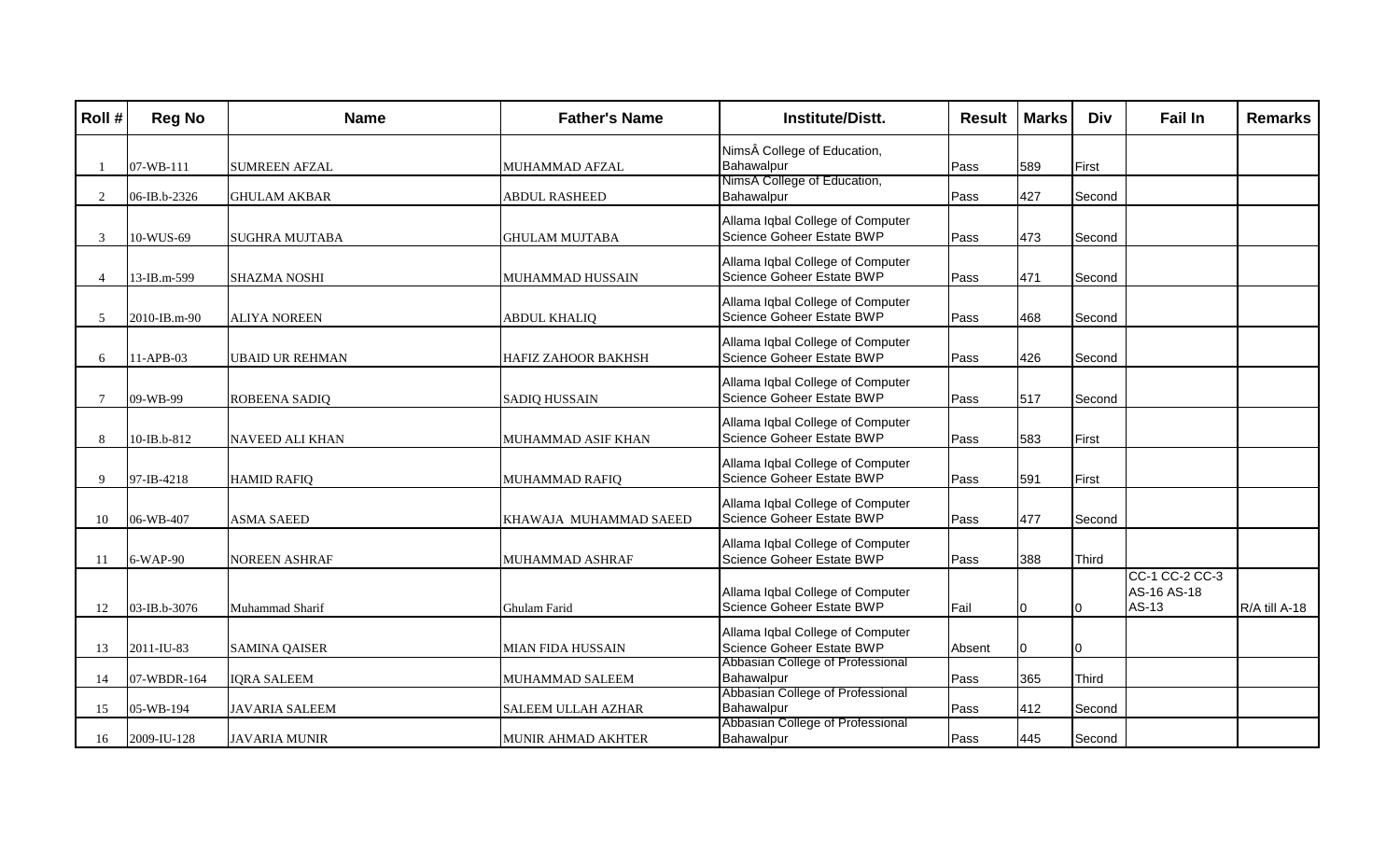|    |              |                          |                        | Abbasian College of Professional     |        |     |        |     |
|----|--------------|--------------------------|------------------------|--------------------------------------|--------|-----|--------|-----|
| 17 | 10-WKHP-     | <b>MAHREEN ASHRAF</b>    | MUHAMMAD ASHRAF        | Bahawalpur                           | Absent | U   | I0     |     |
|    |              |                          |                        | Ibn-i-Sina Degree College for women, |        |     |        |     |
| 18 | 2015-IWY-49  | MUHAMMAD KASHIF          | MUHAMMAD ASLAM         | Yazman                               | Pass   | 512 | Second |     |
|    |              |                          |                        | Ibn-i-Sina Degree College for women, |        |     |        |     |
| 19 | 06-IU-578    | <b>FIAZ AHMED SHAHID</b> | <b>NAZIR AHMED</b>     | Yazman                               | Pass   | 587 | First  |     |
|    |              |                          |                        |                                      |        |     |        |     |
| 20 | 05-WB-728    | <b>SAMIA IJAZ</b>        | <b>IJAZ AHMED</b>      | Millat College of Education, APE     | RL     |     |        | Fee |
|    |              |                          |                        |                                      |        |     |        |     |
| 21 | 02-IU-248    | <b>RAFIA JAMIL</b>       | MUHAMMAD JAMIL         | Millat College of Education, APE     | RL     |     |        | Fee |
|    |              |                          |                        |                                      |        |     |        |     |
| 22 | 03-SA-101    | Muhammad Usman Zafar     | Zafar Iqbal            | Millat College of Education, APE     | RL     |     |        | Fee |
|    |              |                          |                        |                                      |        |     |        |     |
| 23 | 08-SE-84     | <b>SAEED AHMAD SHAH</b>  | <b>FAIZ AHMAD SHAH</b> | Millat College of Education, APE     | RL     |     |        | Fee |
|    |              |                          |                        |                                      |        |     |        |     |
| 24 | 12-IBED-19   | <b>ABDUL GHAFOOR</b>     | <b>AHMAD DIN</b>       | Millat College of Education, APE     | RL     |     |        | Fee |
|    |              |                          |                        |                                      |        |     |        |     |
| 25 | 09-IU-796    | Saba Ahmed               | Maqsood Ahmed          | AIML College of Education, APE       | RL     |     |        | Fee |
|    |              |                          |                        |                                      |        |     |        |     |
|    |              |                          |                        |                                      | RL     |     |        |     |
| 26 | 09-IU-1447   | Amna Riaz                | Ch Riaz Ul Haq         | AIML College of Education, APE       |        |     |        | Fee |
|    |              |                          |                        |                                      |        |     |        |     |
| 27 | 09-IU-802    | Shumaila Fardous         | Muhammad Abo Bakar     | AIML College of Education, APE       | RL     |     |        | Fee |
|    |              |                          |                        |                                      |        |     |        |     |
| 28 | 10-WHA-63    | Asifa Shoukat Ali        | Shoukat Ali            | AIML College of Education, APE       | RL     |     |        | Fee |
|    |              |                          |                        |                                      |        |     |        |     |
| 29 | 98-KP-36     | <b>Ghulam Ghous</b>      | Haji Ahmad             | AIML College of Education, APE       | RL     |     |        | Fee |
|    |              |                          |                        |                                      |        |     |        |     |
| 30 | 08-WBDR-72   | Mahpara Saleem           | Muhammad Saleem Khan   | AIML College of Education, APE       | RL     |     |        | Fee |
|    |              |                          |                        |                                      |        |     |        |     |
| 31 | 10-WLP-143   | <b>MAMOONA AMBAR</b>     | MUHAMMAD AJMAL         | AIML College of Education, APE       | RL     |     |        | Fee |
|    |              |                          |                        |                                      |        |     |        |     |
| 32 | 14-ACAP-146  | MUHAMMAD SOHAIL          | <b>KHADIM HUSSAIN</b>  | AIML COLLEGE, APE                    | RL     |     |        | Fee |
|    |              |                          |                        | Al-Irfan College of Education        |        |     |        |     |
| 33 | 11-IB.b-786  | <b>KHALIDA BIBI</b>      | <b>KHODA BAKHSH</b>    | Uch Sharif Bahawalpur                | RL     |     |        | Fee |
|    |              |                          |                        | Al-Irfan College of Education        |        |     |        |     |
| 34 | 09-WUS-04    | <b>FARAH ISHAQE</b>      | MUHAMMAD ISHAQE AHMED  | Uch Sharif Bahawalpur                | RL     |     |        | Fee |
|    |              |                          |                        | Al-Irfan College of Education        |        |     |        |     |
| 35 | 2015-ACUS-98 | <b>SAIMA LAL</b>         | MUHAMMAD LAL           | Uch Sharif Bahawalpur                | RL     |     |        | Fee |
|    |              |                          |                        | Al-Irfan College of Education        |        |     |        |     |
| 36 | 10-AICB-24   | <b>IQRA KHAN</b>         | <b>SHAHID IQBAL</b>    | Uch Sharif Bahawalpur                | RL     |     |        | Fee |
|    |              |                          |                        |                                      |        |     |        |     |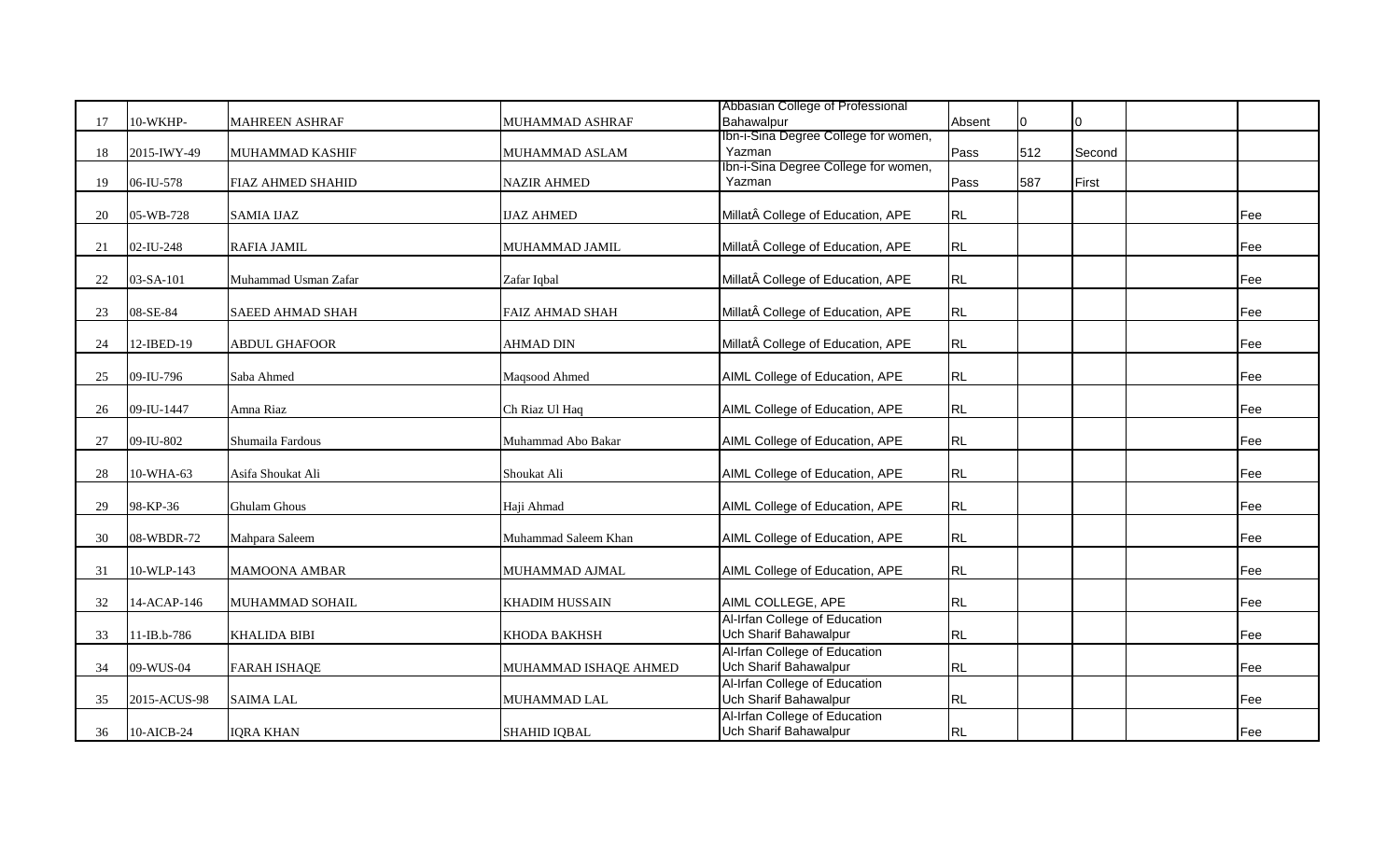|    |               |                               |                        | Al-Irfan College of Education      |               |     |                |        |               |
|----|---------------|-------------------------------|------------------------|------------------------------------|---------------|-----|----------------|--------|---------------|
| 37 | 2015-ACUS-109 | <b>RUBINA KOUSAR</b>          | ABDUL GHAFFAR          | Uch Sharif Bahawalpur              | RL            |     |                |        | Fee           |
|    |               |                               |                        | Al-Irfan College of Education      |               |     |                |        |               |
| 38 | 2015-ACUS-110 | MUHAMMAD IDREES               | <b>SULTAN MUHAMMAD</b> | Uch Sharif Bahawalpur              | RL            |     |                |        | Fee           |
|    |               |                               |                        | Al-Irfan College of Education      |               |     |                |        |               |
| 39 | 2015-ACUS-107 | MUHAMMAD SHAHID RASOOL        | MALIK JIND WADA        | Uch Sharif Bahawalpur              | RL            |     |                |        | Fee           |
|    |               |                               |                        | Al-Irfan College of Education      |               |     |                |        |               |
| 40 | 08-IB.b-5105  | <b>WAJID ALI</b>              | <b>MEHBOOB AHMAD</b>   | Uch Sharif Bahawalpur              | RL            |     |                |        | Fee           |
|    |               |                               |                        | The Educators College of Education |               |     |                |        |               |
| 41 | 2015-EDKPT-58 | <b>AYESHA RASOOL</b>          | <b>GHULAM RASOOL</b>   | Khairpur Tamewali                  | RL            |     |                |        | Fee           |
|    |               |                               |                        | The Educators College of Education |               |     |                |        |               |
| 42 | 2015-EDKPT-60 | <b>SYEDA FATIMA BATOOL</b>    | <b>SYED ZAFAR SHAH</b> | Khairpur Tamewali                  | RL            |     |                |        | Fee           |
|    |               |                               |                        | The Educators College of Education |               |     |                |        |               |
| 43 | 05-WD-179     | <b>HUMARA TAHIR</b>           | RANA MUHAMMAD TAHIR    | Khairpur Tamewali                  | RL            |     |                |        | Fee           |
|    |               |                               |                        | The Educators College of Education |               |     |                |        |               |
| 44 | 07-WCH-43     | <b>ZAHIDA NAZIR</b>           | <b>NAZIR AHMAD</b>     | Khairpur Tamewali                  | RL            |     |                |        | Fee           |
|    |               |                               |                        | The Educators College of Education |               |     |                |        |               |
| 45 | 2015-EDKPT-47 | <b>KIRAN SHAMIM</b>           | <b>SHAMIM HAIDAR</b>   | Khairpur Tamewali                  | RL            |     |                |        | <b>Fee</b>    |
|    |               |                               |                        | The Educators College of Education |               |     |                |        |               |
| 46 | $11$ -IU-350  | MUHAMMAD IMRAN                | MUHAMMAD SULAIMAN      | Khairpur Tamewali                  | RL            |     |                |        | Fee           |
|    |               |                               |                        | The Educators College of Education |               |     |                |        |               |
| 47 | 2015-EDKPT-44 | HAFIZ MUHAMMAD GHAZENFAR AMIN | MUHAMMAD AMIN          | Khairpur Tamewali                  | RL            |     |                |        | Fee           |
|    |               |                               |                        | The Educators College of Education |               |     |                |        |               |
| 48 | 2015-EDKPT-65 | MUHAMMAD SALEEM YAWAR         | <b>KHAN MUHAMMAD</b>   | Khairpur Tamewali                  | RL            |     |                |        | Fee           |
|    |               |                               |                        |                                    |               |     |                |        |               |
| 49 | 14-NCCH-85    | <b>GULSHAN RANI</b>           | MUHAMMAD MUSA          | NATIONAL COLLEGE HASILPUR          | Pass          | 523 | Second         |        |               |
|    |               |                               |                        | National College of Education,     |               |     |                |        |               |
| 50 | 08-NCCH-52    | MUHAMMAD JAVED                | <b>ALLAH YAR</b>       | Hasilpur                           | <b>Pass</b>   | 528 | Second         |        |               |
|    |               |                               | <b>ALI ASGHAR</b>      |                                    |               |     |                | $CC-2$ | R/A till S-17 |
| 51 | 10-YWC-72     | <b>SADIA ASGHAR</b>           |                        | Al-Noor Education College Hasilpur | Fail          | 10  | $\overline{0}$ |        |               |
| 52 | 10-WHP-24     | <b>NOSHEEN SAEED</b>          | HAJI MUHAMMAD SAEED    | Al-Noor Education College Hasilpur | Pass          | 524 | Second         |        |               |
| 53 | 05-WHP-48     | <b>GHAZALA JABEEN</b>         | MUHAMMAD IQBAL         | Al-Noor Education College Hasilpur | Pass          | 507 | Second         |        |               |
|    |               |                               |                        |                                    |               |     |                |        |               |
| 54 | $10$ -IWHP-9  | <b>NADIA RIAZ</b>             | <b>RIAZ AHMED</b>      | Al-Noor Education College Hasilpur | <b>I</b> Pass | 497 | Second         |        |               |
|    |               |                               |                        |                                    |               |     |                |        |               |
| 55 | 10-WHP-93     | <b>ASIFA ARIF</b>             | <b>MUHAMMAD ARIF</b>   | Al-Noor Education College Hasilpur | Pass          | 540 | First          |        | $539+1=$      |
| 56 | 10-IWHP-10    | <b>SADIA SULTAN</b>           | <b>SULTAN AHMED</b>    | Al-Noor Education College Hasilpur | Pass          | 455 | Second         |        |               |
|    |               |                               |                        |                                    | Pass          | 509 |                |        |               |
| 57 | 09-WHP-121    | NIDA RAFIQUE                  | MUHAMMAD RAFIQUE       | Al-Noor Education College Hasilpur |               |     | Second         |        |               |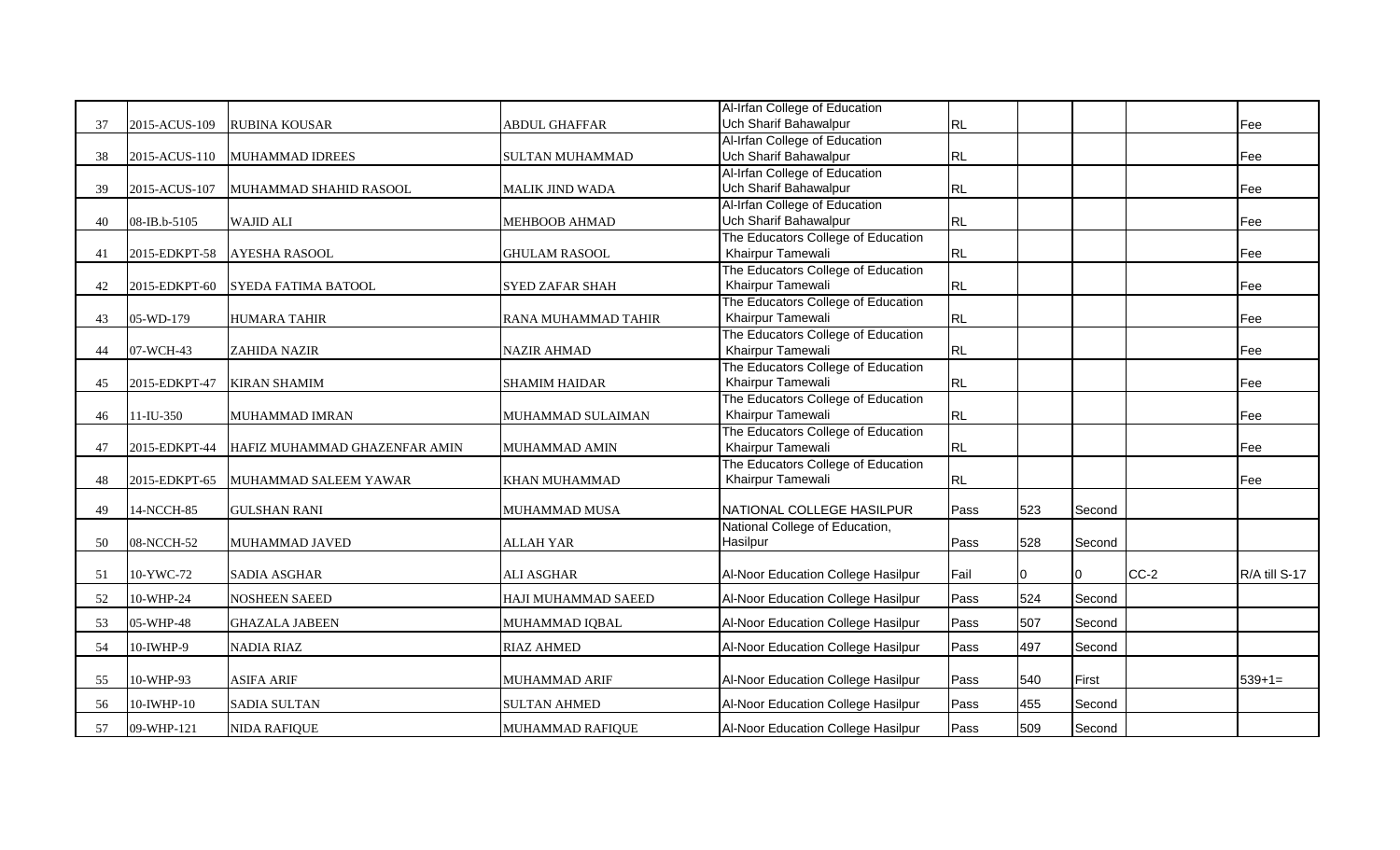|    |               |                                     |                         | DAWAN COLLEGE OF                          |           |     |               |                  |               |
|----|---------------|-------------------------------------|-------------------------|-------------------------------------------|-----------|-----|---------------|------------------|---------------|
| 58 | 00-WBN-04     | <b>ASMA AHMAD</b>                   | ZULFIQAR AHMAD          | <b>EDUCATION DAHRANWALA</b><br><b>BWN</b> | <b>RL</b> |     |               |                  | Fee           |
|    |               |                                     |                         | Leads College of Commerce                 |           |     |               |                  |               |
| 59 | 05-WHP-62     | <b>MAWRA KIRAN</b>                  | <b>AZHAR PERVAIZ</b>    | Chishtian                                 | Absent    | 0   | 10.           |                  | R/A till S-17 |
|    |               |                                     |                         | Leads College of Commerce                 |           |     |               |                  |               |
| 60 | 10-WHP-09     | Samreen Anwar                       | Muhammad Anwar          | Chishtian                                 | Fail      | n   | IО            | $CC-4$           | R/A till S-17 |
|    |               |                                     |                         | <b>Leads College of Commerce</b>          |           |     |               |                  |               |
| 61 | 08-WHP-34     | Samina Sehar                        | Mulazam Hussain         | Chishtian                                 | Pass      | 487 | Second        |                  |               |
|    |               |                                     |                         | Leads College of Commerce                 |           |     |               |                  |               |
| 62 | 08-WHP-179    | Salma Nasir                         | Muhammad Nasir          | Chishtian                                 | Pass      | 489 | Second        |                  |               |
|    |               |                                     |                         | Leads College of Commerce                 |           |     |               |                  |               |
| 63 | 03-WCH-263    | Sabahat                             | Abdul Haq (Late)        | Chishtian                                 | Pass      | 447 | Second        |                  |               |
|    |               |                                     |                         | Leads College of Commerce                 |           |     |               |                  |               |
| 64 | 08-WHP-68     | Saima Ramzan                        | Muhammad Ramzan         | Chishtian                                 | Pass      | 532 | Second        |                  |               |
|    |               |                                     |                         | Leads College of Commerce                 |           |     |               |                  |               |
| 65 | 12-IB.b-2348  | Zafar Iqbal                         | Muhammad Anwar          | Chishtian                                 | Pass      | 434 | Second        |                  |               |
|    |               |                                     |                         | Leads College of Commerce                 |           |     |               |                  |               |
| 66 | 98-BN-147     | Rafi Ur Rehman                      | Muhammad Shaif          | Chishtian                                 | Absent    |     | 10.           |                  |               |
| 67 | 04-WKHP-48    | <b>KIRAN ZAIB</b>                   | <b>RANA FARZAND ALI</b> | NICE COLLEGE Chishtian                    | <b>RL</b> |     |               |                  | Fee           |
|    |               |                                     |                         | National Institute for Training           |           |     |               |                  |               |
|    |               |                                     |                         | & Education College,                      |           |     |               |                  |               |
| 68 |               | LIAQAT ALI KHAN                     | MUHAMMAD SADIQ          | Chishtian                                 | <b>RL</b> |     |               |                  | Fee           |
|    |               |                                     |                         |                                           |           |     |               |                  |               |
| 69 | 2014-GCBN-40  | <b>MUZAMMIL MAZHAR</b>              | MUHAMMAD MAZHAR JAVID   | Grace College of Education, BWN           | Pass      | 518 | <b>Second</b> |                  |               |
|    |               |                                     |                         |                                           |           |     |               |                  |               |
| 70 | 2012-GCBN-52  | <b>MARIUM ALLAH DITTA</b>           | <b>ALLAH DITTA</b>      | Grace College of Education, BWN           | Fail      | U   | 10.           | <b>CC-1 CC-6</b> | R/A till S-17 |
| 71 | 08-WMA-67     | Hanza Islam                         | Irtaza Islam            | Grace College of Education, BWN           | Pass      | 441 | Second        |                  |               |
|    |               |                                     |                         |                                           |           |     |               |                  |               |
| 72 | 09-WBN-94     | <b>IRAM SHABER</b>                  | MUHAMMAD SHABER         | Grace College of Education, BWN           | Pass      | 586 | First         |                  |               |
|    |               |                                     |                         |                                           |           |     |               |                  |               |
| 73 | 09-GCBN-08    | <b>SHABBIR AHMAD</b>                | MUHAMMAD SIDDIQUE       | Grace College of Education, BWN           | Absent    |     | 10.           |                  |               |
|    |               |                                     |                         |                                           |           |     |               |                  |               |
| 74 | 2013-GCBN-119 | Muhammad Ahmad Hassan               | Qari Muhammad Hassan    | Grace College of Education, BWN           | Fail      | U   | IО            | $AS-7$           | R/A till S-17 |
|    |               |                                     |                         |                                           |           |     |               |                  |               |
| 75 | 2015-GCBN-167 | Riaz Ahmad                          | Muhammad Yar            | Grace College of Education, BWN           | Pass      | 584 | First         |                  |               |
| 76 |               | 2015-GCBN-169 Muhammad Waseem Akram | Hafiz Muhammad Akram    | Grace College of Education, BWN           | Pass      | 492 | Second        |                  |               |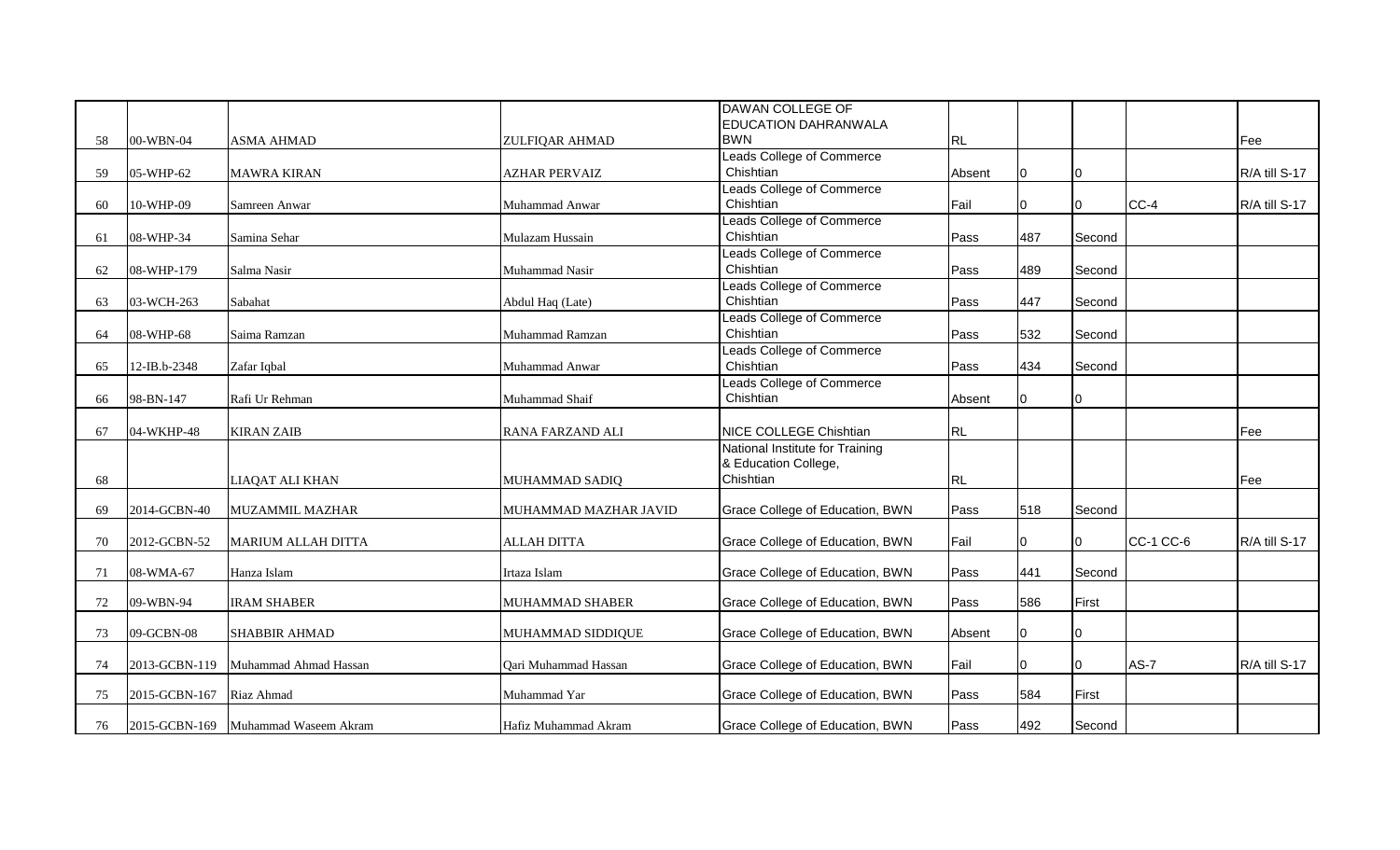|    |               |                         |                        | Superior Aim College of       |           |     |        |      |               |
|----|---------------|-------------------------|------------------------|-------------------------------|-----------|-----|--------|------|---------------|
| 77 | 08-WHA-236    | <b>ANAM ZULFIQAR</b>    | ZULFIQAR ALI           | Commerce Haroonabad           | <b>RL</b> |     |        |      | <b>IFee</b>   |
|    |               |                         |                        | Superior Aim College of       |           |     |        |      |               |
| 78 | 06-WHA-193    | <b>JUNAID AHMAD</b>     | <b>MEHBOOB AHMAD</b>   | Commerce Haroonabad           | RL        |     |        |      | <b>IFee</b>   |
|    |               |                         |                        | Superior Aim College of       |           |     |        |      |               |
| 79 | 10-WHA-210    | <b>SUMMIA SADAF</b>     | <b>GHULAM MUSTAFA</b>  | Commerce Haroonabad           | <b>RL</b> |     |        |      | Fee           |
|    |               |                         |                        | Al-Farooq College of          |           |     |        |      |               |
| 80 | 06-WMA-78     | <b>NADIA MUMSHAD</b>    | MUMSHAD AHMAD          | Education, Haroonabad         | <b>RL</b> |     |        |      | Fee           |
|    |               |                         |                        | Al-Farooq College of          |           |     |        |      |               |
| 81 | 11-IB.b-1940  | Sumera Hussain          | Hussain Ahmed          | Education, Haroonabad         | <b>RL</b> |     |        |      | Fee           |
|    |               |                         |                        | Al-Farooq College of          |           |     |        |      |               |
| 82 | 10-WHA-110    | MUQADDAS ISHTIAQ CHEEMA | ISHTIAQ HUSSAIN CHEEMA | Education, Haroonabad         | <b>RL</b> |     |        |      | Fee           |
|    |               |                         |                        | Islamia College of Education, |           |     |        |      |               |
| 83 | 2009-WFA-74   | Javeria Naz             | Muhammad Hussain       | Fortabbas.                    | <b>RL</b> |     |        |      | lFee          |
|    |               |                         |                        | Islamia College of Education, |           |     |        |      |               |
| 84 | 06-WFA-26     | Sidra Nawaz             | Muhammad Nawaz         | Fortabbas.                    | <b>RL</b> |     |        |      | lFee          |
|    |               |                         |                        | Islamia College of Education, |           |     |        |      |               |
| 85 | 10-WD-37      | Nadif Aslam             | Muhammad Aslam         | Fortabbas.                    | <b>RL</b> |     |        |      | <b>IFee</b>   |
|    |               |                         |                        | Islamia College of Education, |           |     |        |      |               |
| 86 | 2014-IEFA-301 | Qura Tul Ain Akhtar     | Akhtar Ali             | Fortabbas.                    | <b>RL</b> |     |        |      | Fee           |
|    |               |                         |                        | Islamia College of Education, |           |     |        |      |               |
| 87 | 10-WFA-89     | Tanzeela Yousaf         | Muhammad Yousaf Saqib  | Fortabbas.                    | <b>RL</b> |     |        |      | Fee           |
|    |               |                         |                        | Islamia College of Education, |           |     |        |      |               |
| 88 | 2010-IFA-130  | Sidra Ilyas             | Muhammad Ilyas         | Fortabbas.                    | RL        |     |        |      | Fee           |
|    |               |                         |                        | Islamia College of Education, |           |     |        |      |               |
| 89 | 08-WB-143     | <b>Umbreen Waheed</b>   | Waheed Sarwar          | Fortabbas.                    | RL        |     |        |      | Fee           |
|    |               |                         |                        | Islamia College of Education, |           |     |        |      |               |
| 90 | 11-WHA-191    | Maria Ahsan             | Ahsan Ul Haq           | Fortabbas.                    | RL        |     |        |      | <b>IFee</b>   |
|    |               |                         |                        | Islamia College of Education, |           |     |        |      |               |
| 91 | 05-WCH-40     | Sumera Ismail           | Muhammad ismail        | Fortabbas.                    | <b>RL</b> |     |        |      | <b>IFee</b>   |
|    |               |                         |                        | Al-Barkat College of Computer |           |     |        |      |               |
| 92 | 10-WKP-404    | <b>UMMAY HABIBA</b>     | <b>FAZAL RASOOL</b>    | Science, Khan Pur             | <b>RL</b> |     |        |      | IFee          |
|    |               |                         |                        | Al-Barkat College of Computer |           |     |        |      |               |
| 93 | 2015-ABKP-96  | MUHAMMAD ASGHAR         | MUHAMMAD NAWAZ         | Science, Khan Pur             | <b>RL</b> |     |        |      | <b>IFee</b>   |
|    |               |                         |                        | Ali Post Graduate College of  |           |     |        |      |               |
| 94 | 05-WR-750     | Raisa Noreen            | Moreed Ahmad Khan      | Education, Khan pur           | Pass      | 568 | First  |      |               |
|    |               |                         |                        | Ali Post Graduate College of  |           |     |        |      |               |
| 95 | 09-ALWK-29    | Rafia Ahmad Abbasi      | Ahmed Bukhsh Abbasi    | Education, Khan pur           | Pass      | 500 | Second |      |               |
|    |               |                         |                        | Ali Post Graduate College of  |           |     |        |      |               |
| 96 | $10-ASCII2$   | Nadra Mumtaz            | <b>Mumtaz Ahmed</b>    | Education, Khan pur           | Fail      | 0   | Ю      | AS-2 | R/A till A-18 |